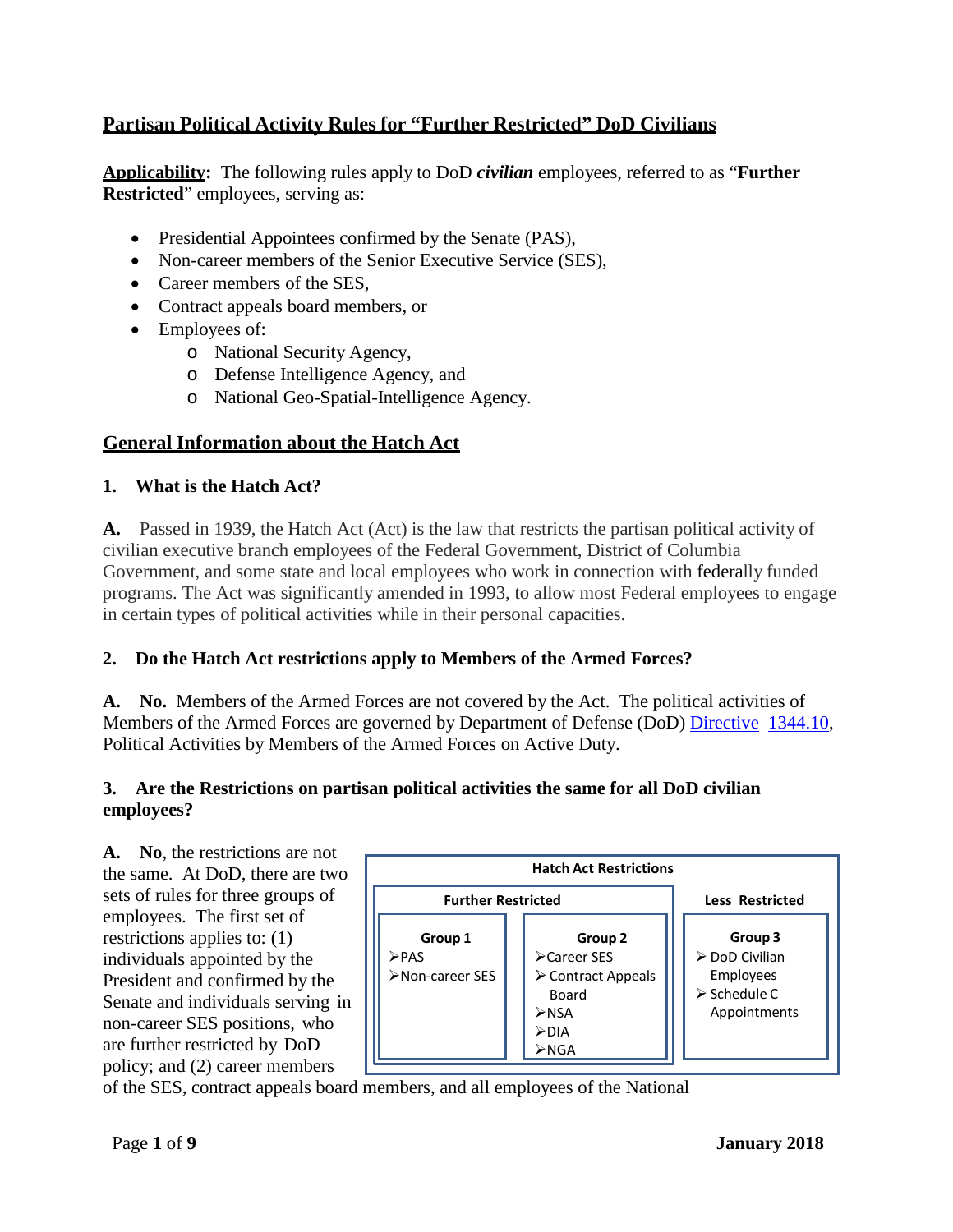Security Agency (NSA), the Defense Intelligence Agency (DIA), and the National Geo-Spatial-Intelligence Agency (NGA). The second, and more lenient set of restrictions, applies to all other employees (including Schedule C political appointments). Employees in Groups 1 and 2 are prohibited from taking an active part in partisan political management or political campaigns and are referred to as "Further Restricted" employees.

## **4. What is political activity?**

**A.** For purposes of the these rules, political activity is defined as an activity directed toward the success or failure of a political party, candidate for partisan political office or partisan political group. Examples of political activities include: volunteering for the campaign of a candidate for partisan political office, serving as an officer of a political party or club, serving as a delegate to a political convention, or distributing campaign literature for a candidate for partisan political office.

## **5. What are "partisan political groups?"**

**A. "**Partisan political groups" are committees, clubs, and other organizations, which are affiliated with a political party or candidate for partisan political office. The term also includes committees, clubs, and other organizations that are organized for a partisan political purpose or engage in partisan political activity. Further, organizations which are created primarily to influence the selection, [nomination,](http://en.wikipedia.org/wiki/Nomination) [election,](http://en.wikipedia.org/wiki/Election) appointment, or defeat of candidates to federal, state, or local public office are considered partisan political organizations.

### **6. What political activities are prohibited for all DoD civilian employees?**

**A.** All DoD employees are prohibited from: (1) using their official authority or influence for the purpose of interfering with or affecting the result of an election; (2) knowingly, personally soliciting, accepting or receiving a political contribution from any person; (3) running for the nomination or as a candidate for election to a partisan political office; (4) participating in political activity while on-duty or in any room or building occupied in the discharge of official duties by an individual employed by DoD; (5) engaging in political activity while wearing a uniform or official insignia identifying the office or position of the DoD employee; (6) engaging in political activity while using any vehicle owned or leased by the Government of the United States or any agency or instrumentality thereof; (7) knowingly soliciting or discouraging the participation in any political activity of any person who has an application for any compensation, grant, contract, ruling, license, permit, or certificate pending before the employee's office; and (8) knowingly soliciting or discouraging the participation in any political activity of any person who is the subject of or a participant in an ongoing audit, investigation, or enforcement action being carried out by the employee's office.

### **7. Does the Hatch Act restrict employees from participating in nonpartisan elections?**

Page **2** of **9 January 2018** A. **No.** The Hatch Act does not prohibit employees from participating in or being candidates in nonpartisan elections. A nonpartisan election is one in which none of the candidates is to be nominated or elected as representing a political party, i.e., none of the candidates are running, for example, as representatives of the Democratic or Republican party. Classification of nonpartisan elections is determined at the state or local level. Employees who are interested in running for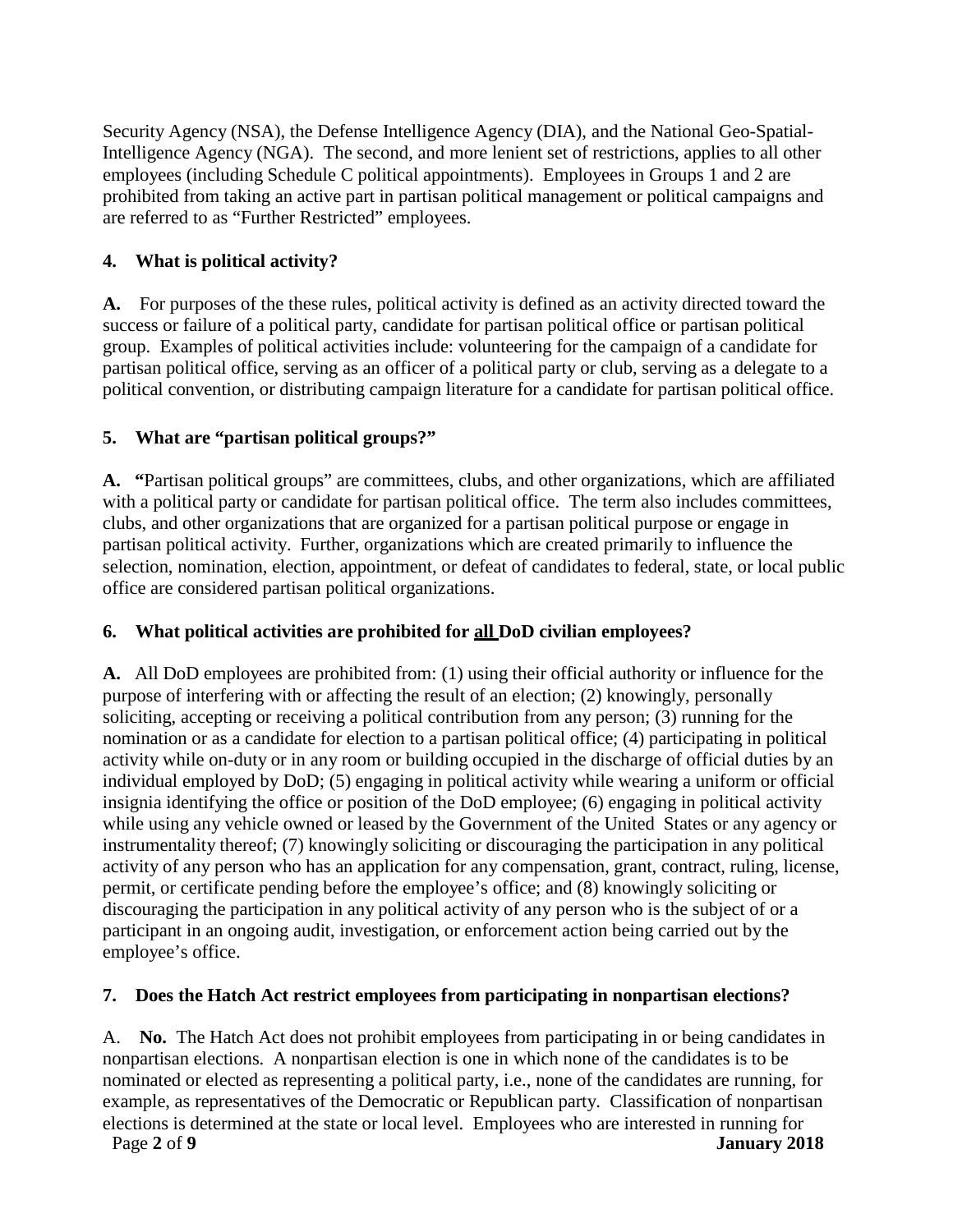state or local office should first check with their local board of elections to clarify the nonpartisan status of the election. Employees who are candidates for public office in nonpartisan elections are not barred by the Act from soliciting, accepting, or receiving political contributions for their own campaigns.

A nonpartisan election can also include an election involving a question or issue which is not specifically identified with a political party, such as a constitutional amendment, referendum question, or a municipal ordinance (e.g., gun control, gay marriage, tax issues, climate change, and DC statehood).

#### **8. Can a nonpartisan election become partisan?**

**A. Yes.** Evidence showing that partisan politics actually entered any of the candidates' campaigns may invalidate the nonpartisan nature of an election. No bright-line rule exists that identifies the type or amount of conduct (either by the candidates or political parties) needed to prove that a statutorily designated nonpartisan election, in fact, became a partisan one. The ultimate answer regarding what activity may change a nonpartisan election into a partisan one rests on the totality of the circumstances. Accordingly, a nonpartisan election could become partisan if, for instance, one of the candidates were to: participate in and win a party caucus; hold himself out as having the party's political support by advertising this in his speeches, flyers or mailings; seek and advertise the political party's endorsement; or receive party support in the form of funding, supplies (*e.g.,* wooden stakes for signs, bulk mail permit), campaign volunteers, campaign publications (*e.g.,* flyers, posters) or use of party headquarters.

### **Campaign Activities for "Further Restricted" Employees**

## **9. May a Further Restricted employee volunteer to work for the campaign of a candidate running for partisan political office?**

**A. No**. The rules expressly prohibit Further Restricted employees from taking an active part in partisan political management or political campaigns. Specifically, this means that these employees are prohibited from engaging in any political activity which is "in concert" with a political party, partisan political group, or candidate for partisan political office. "In concert" activity is any activity that is sponsored or supported by a political party, partisan political group, or candidate for partisan political office. For example, Further Restricted employees are prohibited from: writing speeches or performing research on political issues for a partisan campaign; making speeches as a surrogate for a candidate for partisan political office; soliciting, accepting or receiving political contributions; holding office in a political party; hosting a fundraiser for a candidate for partisan political office; knocking on doors to solicit votes or handing out political leaflets for a candidate for partisan political office; serving as a delegate to a political party convention or doing any type of volunteer work for a candidate for partisan political office, including serving on a phone bank.

### **10. May a Further Restricted employee make a contribution to the campaign of a partisan candidate, or to a political party or organization?**

Page **3** of **9 January 2018 A. Yes**. All DoD employees may contribute (consistent with Federal Election Commission rules) to the campaign of a candidate for partisan political office or to a political party or organization,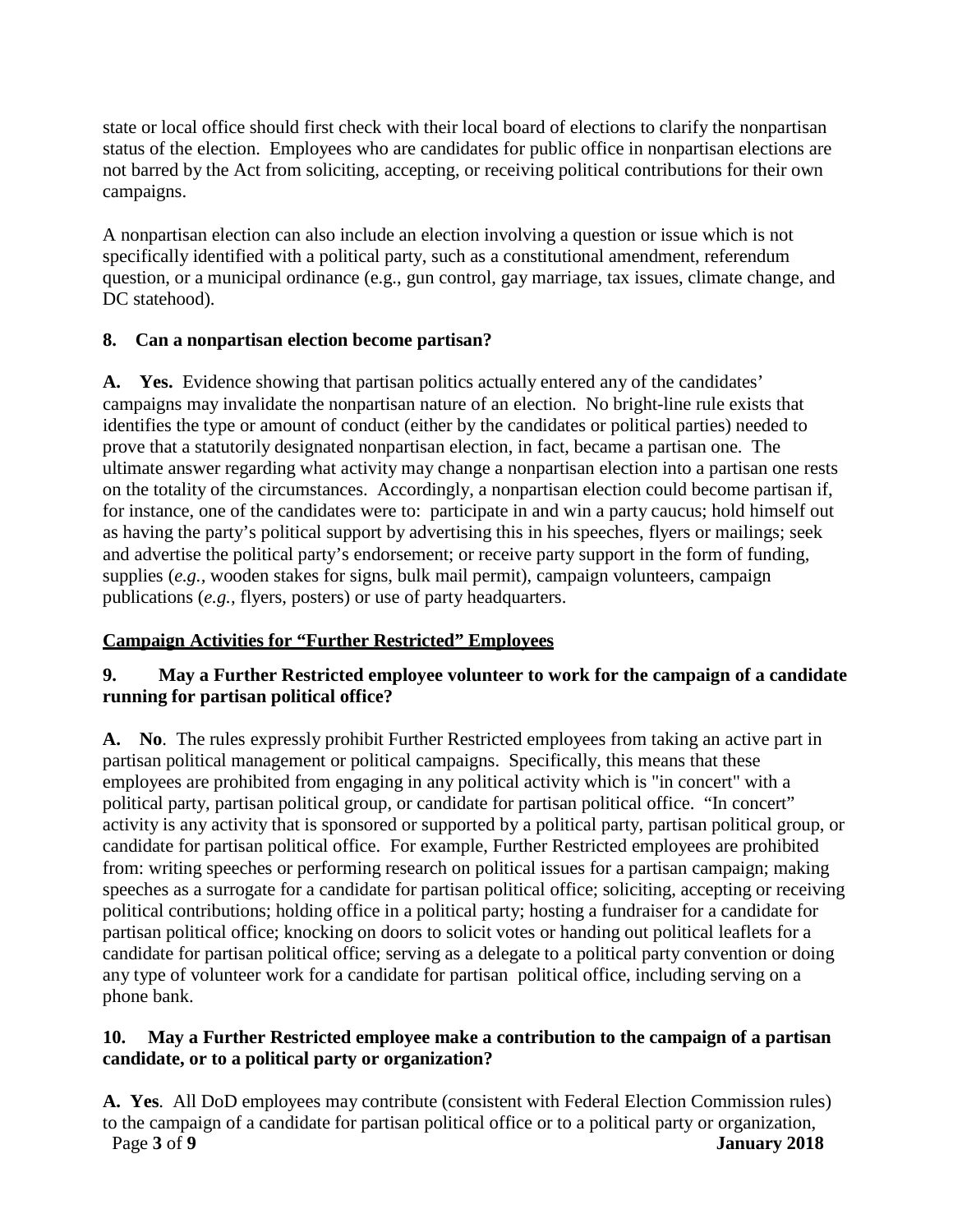provided they do not do so while on duty or in a Federal building.

## **11. May a Further Restricted employee make a contribution using his DoD computer?**

**A. No**. All DoD employees are prohibited from engaging in partisan political activity while using Government equipment.

## **12. May Further Restricted employees attend political rallies, meetings or fundraisers?**

**A. Yes**. Further Restricted employees may attend, but not actively participate in campaign events or fundraising functions sponsored by candidates for partisan political office or political parties. This means that at a political event, a Further Restricted employee is permitted to attend briefings, open forums, panel discussions, debates, receptions and dinners. They may not however, actively participate in any policy planning or political strategy sessions for candidates for partisan political office or political parties. (May not draft position papers for the campaign.)

## **13. May Further Restricted employees place campaign signs in their yards?**

**A. Yes**. All DoD employees, including Further Restricted employees, may place signs or banners supporting candidates for partisan political office in their yards. They may also display a bumper sticker on their privately owned vehicles, but not on a government vehicle.

### **14. May a Further Restricted employee write a letter to the editor or post a comment on a blog endorsing a candidate for partisan political office?**

**A. Yes, but with some limitations**. All DoD employees, including Further Restricted employees, are permitted to express their personal opinions publicly on political subjects, however, when expressing one's personal opinion, DoD employees may not use their official titles or refer to their DoD positions.

Accordingly, a DoD employee may write a personal letter to the editor or post a personal comment on a blog endorsing a candidate, provided she does not do so while on duty or in a Federal building. Further, she may endorse a candidate, but only in her personal capacity, and may not identify her DoD position or office. Finally, the endorsement may not contain a request for political contributions or information about where voters may contribute, even if the employee makes the endorsement anonymously because Federal employees are strictly prohibited from political fundraising as discussed below.

## **15. May a Further Restricted employee work for a political party or candidate for partisan political office at voting precincts on Election Day?**

**A. No**. This activity would be viewed as participating "in concert" with a political party, as discussed in greater detail above. They may, however, work for a non-partisan "Get Out the Vote" drive.

## **16. May a Further Restricted employee work as an election judge or poll watcher for the city or county on Election Day?**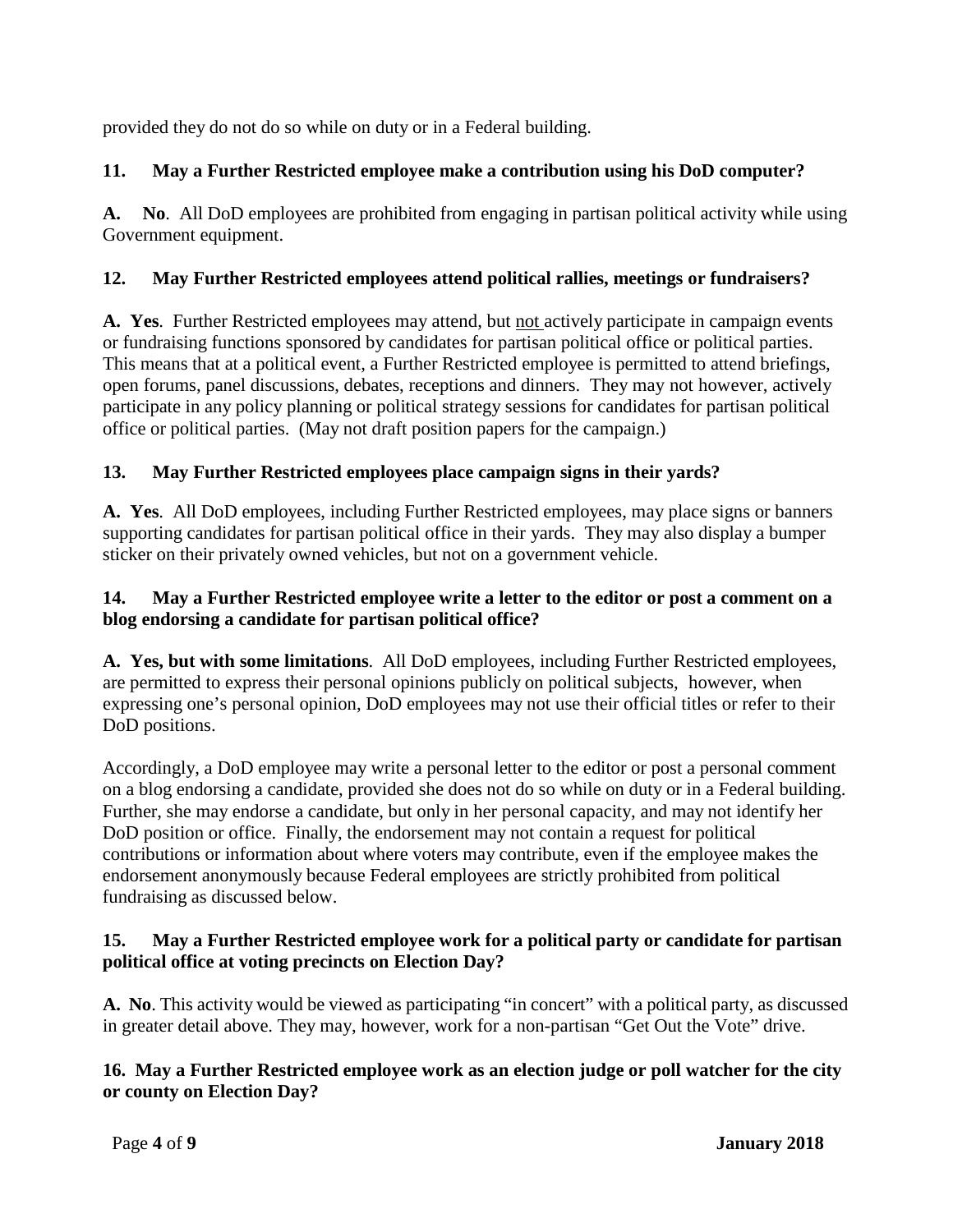**A. Yes.** When an employee serves as an election judge (even if they are identified as a member of a political party) for the city/county they are not engaging in political activity because it is not an activity that is directed toward the success or failure of a political party/candidate. The election judge is simply performing administrative tasks, e.g., checking in voters, showing them how to use the voting machine, collecting ballots, established by the city/county.

## **Political Activity in a Federal Building or While on Duty**

## **17. When is an employee on duty?**

**A.** An employee is on duty during the time period when they are: (1) in a pay status other than paid leave, compensatory time off, credit hours, time off as an incentive award, or excused or authorized absence (including leave without pay) or (2) representing an agency or instrumentality of the United States Government in an official capacity.

#### **18. May a Further Restricted employee ever send a partisan political email (an email directed toward the success or failure of a political party, candidate for partisan political office or partisan political group) from his work computer? May an employee send the email after normal duty hours?**

**A. No to both questions.** All DoD employees are prohibited from engaging in partisan political activity while in a Federal building, while on duty, or when using Government equipment. Therefore, an employee may never send a partisan political email while in a Federal building.

### **19. An employee receives a partisan political email in his Government email account while at work. Did he violate the Act?**

**A. No**. Simply receiving a partisan political email while at work does not constitute prohibited political activity as defined under the Act. An employee may not, however, send or forward that email to others.

## **20. May a Further Restricted employee send or forward a partisan political email from his work email address to his personal email address while at work, i.e., on duty and in Federal building?**

**A. Yes**. If a DoD employee, including a Further Restricted employee, receives a partisan political email at his work email account, he may send that email to his personal email address while at work. Simply sending such an email to his personal email address does not constitute prohibited political activity as defined under the Act or its regulations. An employee would violate the Act if he sends the email to his personal email address and then using the personal email account sends the partisan political email to other people while he is on duty and/or in a Federal building.

### **21. May an employee display a picture of a candidate for partisan political office in her office, have a partisan screen saver on her computer, or wear a partisan political button or tshirt while at work?**

Page **5** of **9 January 2018 A. No**. All employees are prohibited from displaying campaign pictures, posters, bumper stickers,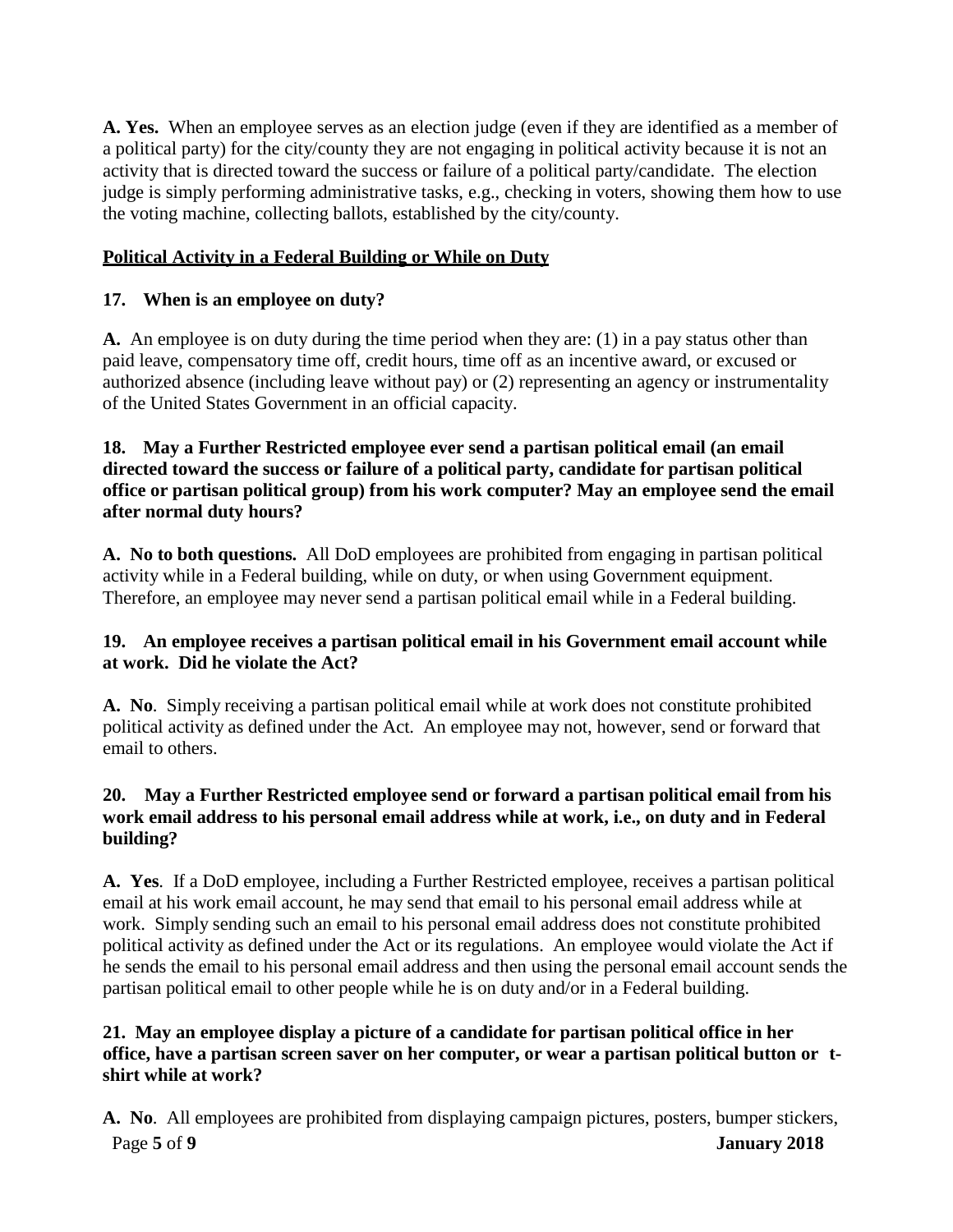screen savers, t-shirts and all other campaign materials of candidates for partisan political office in a Federal building.

### **22. May an employee display a picture of a President who is running for reelection in his or her office?**

**A. No.** As stated above, the Act prohibits all DoD employees from displaying pictures of candidates for partisan public office in a Federal building. Because a sitting President is a candidate for reelection, the Act prohibits an employee from displaying his photograph in the Federal workplace, unless one of the two exceptions applies. The first exception applies to official photographs of the President. The Act does not prohibit the continued display of official photographs of the President in the Federal workplace, including both public and employee work spaces. Official photographs include the traditional portrait photo of the President displayed in all Federal buildings, as well as photographs of the President conducting official business (e.g., President meeting with heads of state). Pictures that are distributed by the President's campaign or a partisan organization are not official, even if they depict the President performing an official act. Similarly, pictures downloaded from the internet or clipped from magazines or newspapers, screens savers and life-size cutouts are not official photographs for purposes of this exception.

The second exception, applies to an employee's personal photographs. An employee would not be prohibited from displaying a photograph of a candidate for partisan political office in his or her office, if all of the following apply: the photograph was on display in advance of the election season, the employee is in the photograph with the candidate, and the photograph is a personal one (i.e., the employee has a personal relationship with the candidate and the photograph is taken at some kind of personal event or function, for example, a wedding, and not at a campaign event or some other type of partisan political event).

## **23. May an employee place a bumper sticker on her personal car and park the car in a Government lot or in a private lot if the Government subsidizes her parking fees?**

**A. Yes**. All DoD employees, including Further Restricted employees, are permitted to park their privately owned vehicles that display a partisan political bumper sticker in a Government lot or in a private lot, even though they receive a parking subsidy from their agency.

## **Fundraising**

### **24. May a Further Restricted employee solicit, accept or receive contributions on behalf of a candidate running for public office in a partisan election?**

**A. No**. Generally, all DoD employees, including Further Restricted employees, are prohibited from soliciting, accepting or receiving contributions in partisan elections.<sup>1</sup>

<span id="page-5-0"></span><sup>&</sup>lt;sup>1</sup> There is an exception for members of labor and employee organizations at 5 C.F.R. 734.208(b)(3) and another exception for elections in designated municipalities at 5 C.F.R.§§ 733.103 & 733.105.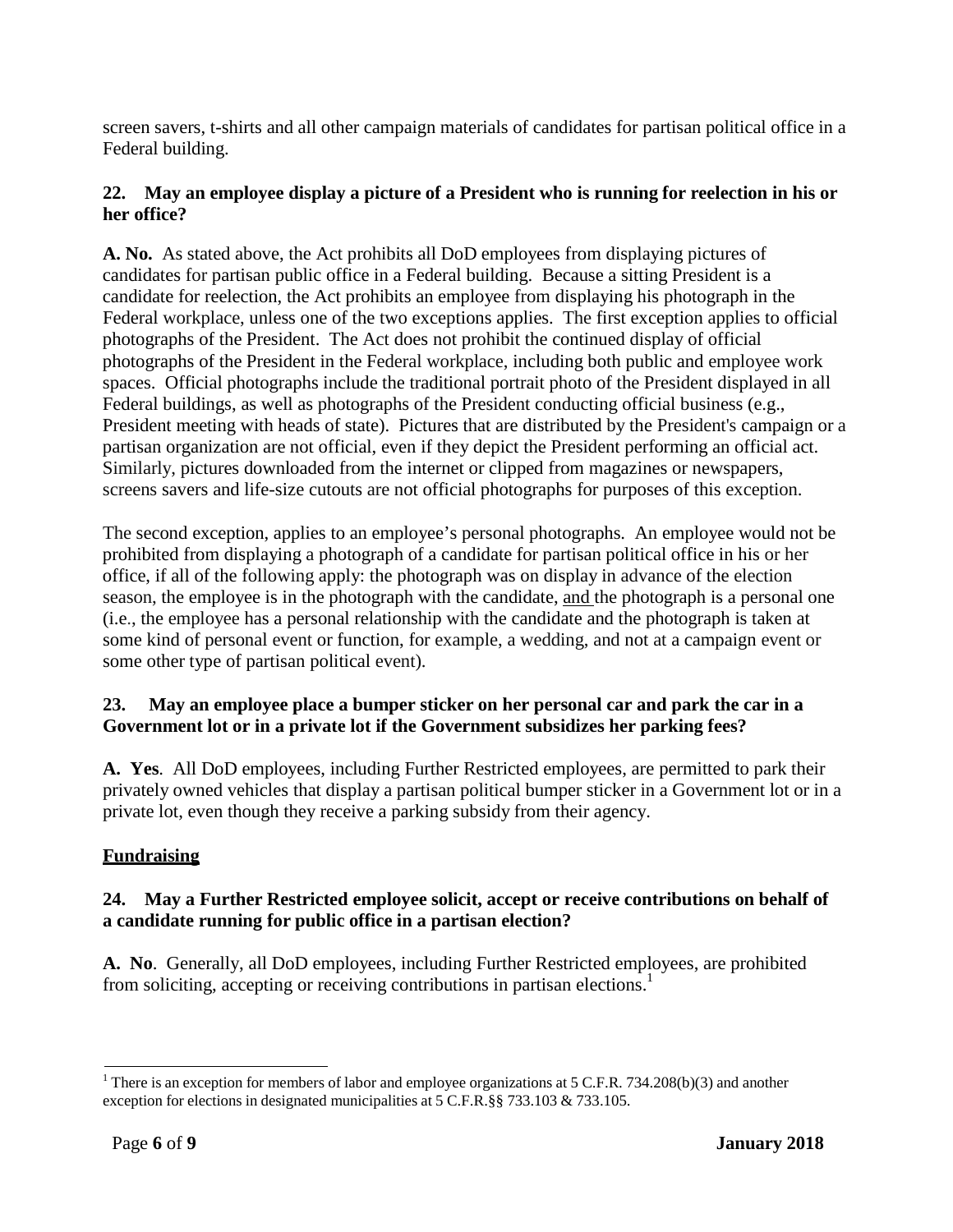## **25. May a supervisor invite a subordinate to a political fundraiser?**

**A. No**. Inviting subordinate employees to a political fundraiser would violate at least two provisions of the Act. First, inviting other individuals to a political fundraiser would violate the Act's prohibition against soliciting, accepting, or receiving political contributions, even if the supervisory employee does not expressly ask the individuals to contribute money. Second, inviting subordinate employees to any political event would violate the Act's prohibition against using one's official authority or influence to affect the result of an election. Such conduct is inherently coercive, and violates the Act even if the supervisory employee does not threaten to penalize subordinates who do not attend or promise to reward those who do attend. Such actions can result in criminal prosecution under 18 U.S.C. § 610 and constitute a prohibited personnel practice.

## **26. May a Further Restricted employee help organize a political fundraiser or speak at a fundraiser?**

**A. No.** Further Restricted employees are prohibited from participating in any "in concert" activity with a candidate for partisan political office or political party and are therefore, prohibited from organizing a political fundraiser or actively participating at the event.

### **27. May a Further Restricted employee notify his friends about a fundraiser simply by forwarding an invitation that he received, if he does not actually ask or invite them to attend himself?**

**A. No**. The Act prohibits all DoD employees, including Further Restricted employees, from soliciting, accepting or receiving political contributions, which includes inviting individuals to political fundraisers, personally or by forwarding an email.

### **28. May a Further Restricted employee's name appear on an invitation to a political fundraiser as a sponsor, host or point of contact?**

**A. No**. As noted in the answer to the preceding question, all DoD employees are prohibited from soliciting, accepting or receiving political contributions. Having one's name on an invitation to a political fundraiser as a sponsor, host or point of contact is considered soliciting political contributions.

## **29. May a Further Restricted employee's spouse host a fundraiser?**

**A. Yes**. Hatch Act coverage is not transferred to spouses or family members. Therefore, as long the employee's spouse is not covered by the Act (not a Federal employee), then he or she may host a fundraiser. But do not forget, unlike Schedule C political appointees and other Less Restricted employees, Further Restricted employees are prohibited from organizing and working at fundraising events, even when the event is at their house. They may attend the fundraiser, but are prohibited from assisting with any domestic/entertaining duties associated with the political event, even when the fundraiser is at their home. Attendance is allowed, but active participation is not.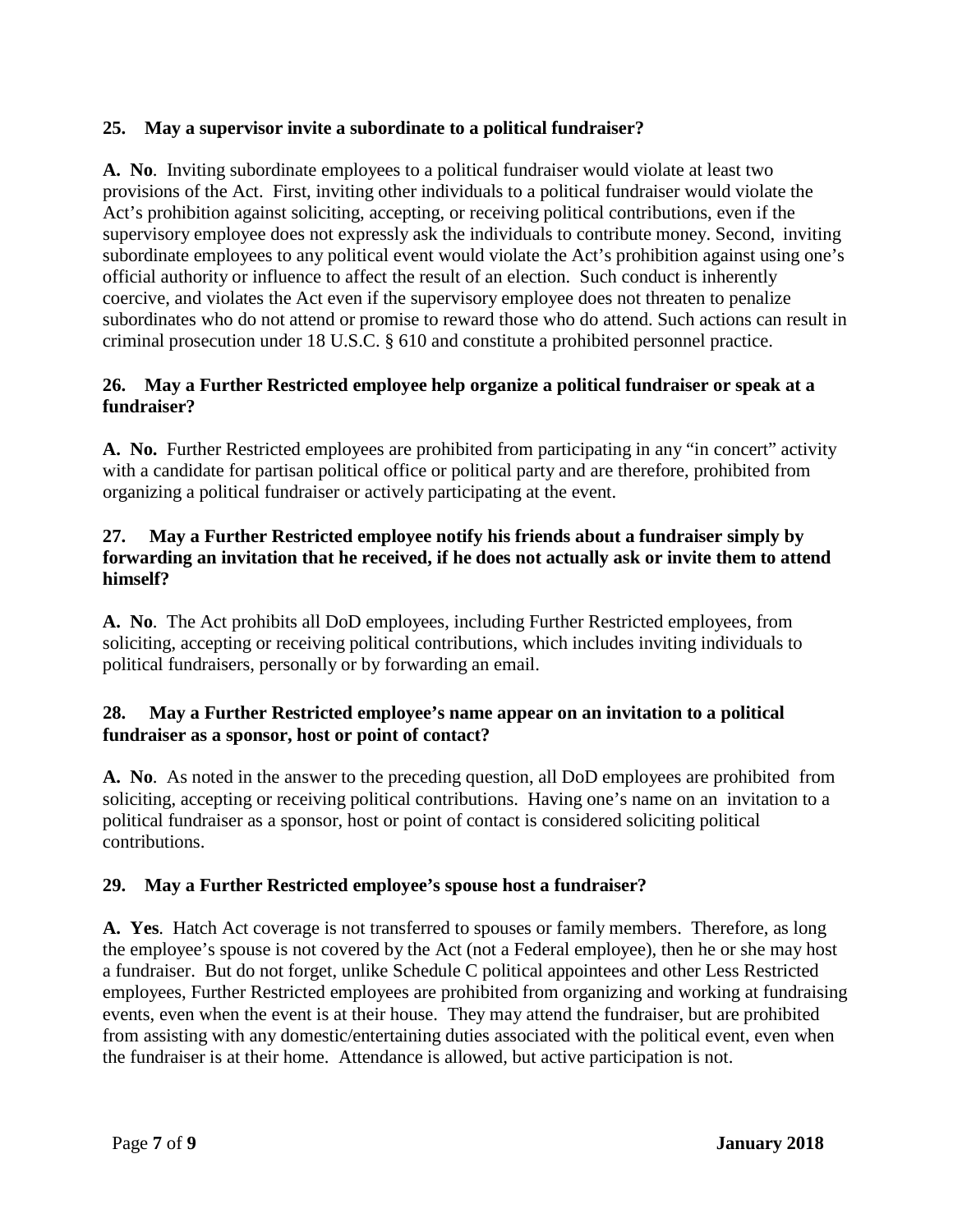# **Candidacy**

## **30. May a Further Restricted employee be a candidate in a partisan election?**

**A.** Generally, Federal employees **may not** be candidates for partisan political office. However, the Office of Personnel Management (OPM) has issued a regulation designating specific localities<sup>2</sup> where Federal employees may run as independent candidates in local partisan elections. OPM's list of designated localities can be found at 5 C.F.R. § 733.107.

A partisan election is one in which any candidate is to be nominated or elected as representing a political party. An election is partisan even if only one candidate represents a political party and the others do not. Examples of political parties that received votes in the last Presidential election include, the Democratic, Republican, Libertarian, and Green Parties. If you are considering becoming a candidate contact your legal counsel for additional guidance.

### **31. May a Further Restricted employee serve as a delegate to a political convention?**

**A. No**. Further Restricted employees may not serve as delegates to a national, state or local political convention.

### **Other**

## **32. May a Further Restricted employee encourage subordinates or contractors of DoD to participate in the campaign of a candidate for partisan political office?**

**A. No**. All DoD employees, including Further Restricted employees, are prohibited from using their official authority or influence for the purpose of interfering with or affecting the result of an election. This prohibition includes using one's official authority to coerce any person to participate in partisan political activity.

### **33. May a Further Restricted employee encourage subordinates to vote?**

**A. Yes.** The Federal Government has a longstanding policy of granting employees limited time off from work (i.e., excused absence) to vote in Federal, State, county, or municipal elections or in referendums on any civic matter in their community. Agencies have discretionary authority to grant excused absence to the extent that such time off does not seriously interfere with agency operations. Adhering to this policy, a supervisor may encourage employees to vote in a manner that is consistent with DoD policy. The supervisor may not encourage or suggest that subordinates vote for a specific candidate or a specific political party's candidates.

<span id="page-7-0"></span> $<sup>2</sup>$  A designated locality is a municipality or political subdivision in Maryland or Virginia and in the immediate vicinity</sup> of the District of Columbia, but not the District of Columbia, or a municipality in which the majority of voters are employed by the Government of the United States, when OPM determines that, because of special or unusual circumstances, it is in the domestic interest of employees to participate in local elections. 5 C.F. R. 733.107.